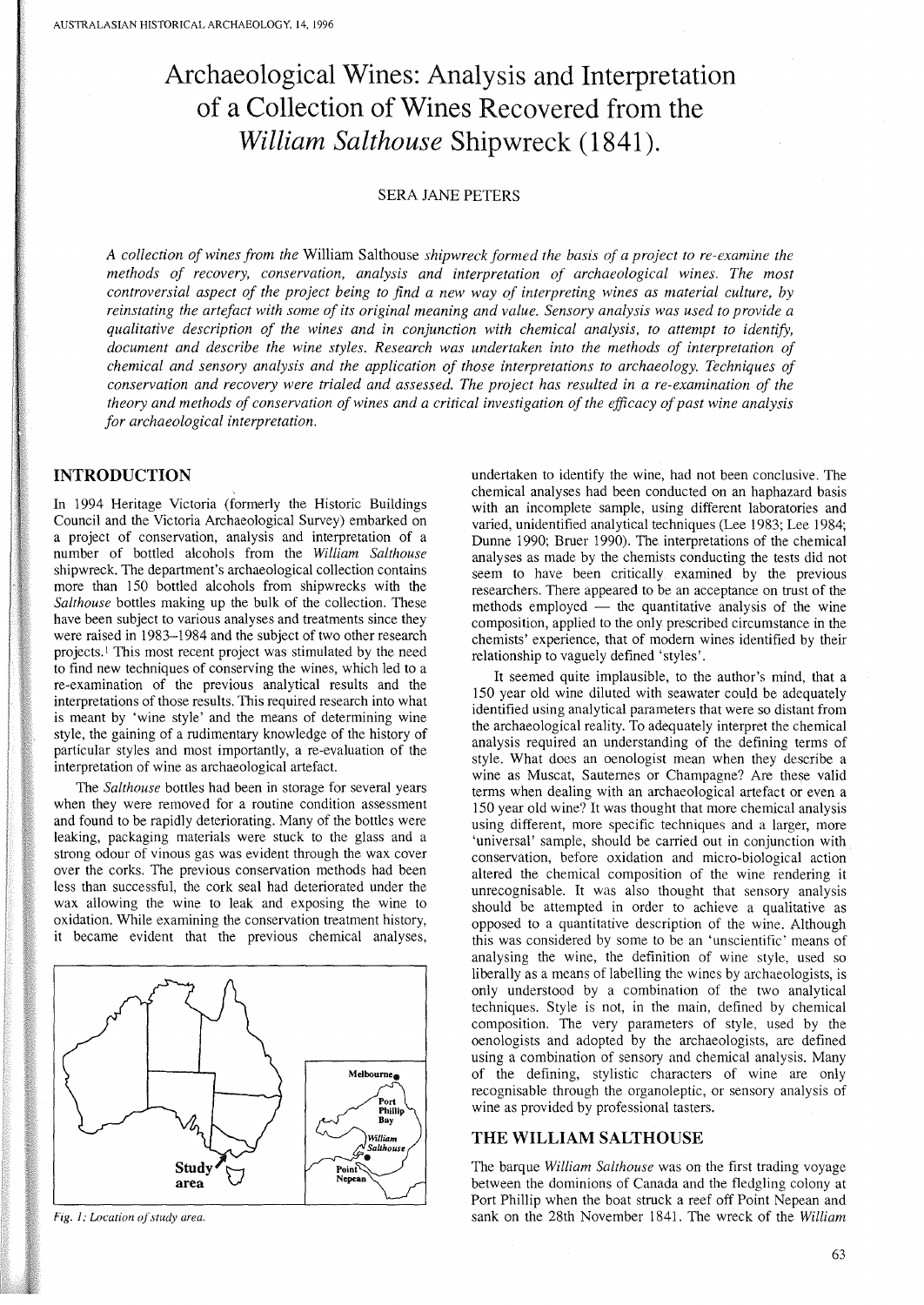*Salthouse* now lies in 10 metres of water on Popes Eye Shoals just inside the heads of Port Phillip Bay, Victoria. When first found in 1982, the ship was sitting upright on an underwater dune; the cargo stacked on the decks in a remarkable state of preservation. The wreck was declared an Historic Shipwreck in the same year, but not before she was substantially damaged by vandalism. Part of the cargo was a consignment of alcohol picked up in Montreal. The corked bottles were an irresistible target for souvenir hunters, lured by the temptation of drinking 140 year old wine. By the time the shipwreck was excavated by the Maritime Archaeology Unit of the Victoria Archaeological Survey in 1983, many of the bottles had already been taken.

According to the out-going cargo manifest, the ship was carrying over 360 bottles of French Champagne, Sauternes and Muscat.2 The in-coming manifest only lays claim to 300 bottles of Sauternes and Champagnes.3 The initial excavations of the site netted three styles of bottles which had contents intact and a fourth bottle style which was handed in during the 1995 Commonwealth Amnesty indicates that there were other bottled alcohols on board.

#### ARCHAEOLOGICAL EVIDENCE

When the Champagne bottles were uncovered during excavation they were found packed in large wicker baskets which each carried a dozen bottles. The bottles are typical nineteenth-century French Champagne style with heavy, green glass, a tapered body, deep basal pushup and prominent applied lip. The corks are typical of nineteenth-century French Champagne corks: over-large with a protruding head and scored marks across the top.4 Before the invention of the *muselet* (metal cap with wire ties), the corks, which are under a great deal of pressure, were bound in place by a *ficeleur*, where string crossed the top of the cork, cutting into its surface and creating the rounded top, and then tied round the lip.5

On the bottom of approximately 47 percent of the corks is stamped the letters *AY* in a circle. Ay is the name of a village in the Champagne region of France. There are numerous Champagne houses in the village, as it has a reputation of being home to the greatest Champagne wines in France. When the history of each Champagne house was pursued it became clear that only a few were operating in the 1830s. The House of Gosset was one of these and when approached were enthusiastic in claiming the bottles as theirs.6 The 'antique' Champagne bottle, which is how Gosset describes the *William Salthouse* style of bottle, is still used by them for certain prestige cuvees. Photos of their early bottles confirm that there are marked similarities in bottle style.? Gosset were notable exporters to Montreal in the nineteenth century and although not all the corks have identifiable stamps, which may be explained by the stamp deteriorating (which they have been noted to do in treatment), they have maintained that the *Salthouse* bottles belonged to them. Gosset claim that their company was the only one in the mid-nineteenth century to use the name AY as an identifying mark. As they are the oldest Champagne house in the world and were the first to claim the mark as their own, this seems to be borne out.8 The association with the *Salthouse* has been particularly beneficial for Gosset, not least from a publicity point of view in promoting their exports here. The evidence, though not conclusive, does indicate that the Champagnes may have been Gosset, and there has been a useful and on-going exchange of information between the company archives and the department which seems to confirm the connection.

The archaeological evidence identifying the Sauternes and Muscats has been more complex and less productive (to avoid confusion, I shall refer to both styles collectively as the dessert wines). The excavation of the *Salthouse* in 1983-1984 uncovered two pine crates in the mast area, lying side by side,

filled with small wine bottles and straw packing. Both crates are made of very soft, nailed pine with black stencil markings on the sides. One crate (725-609) had the words 'MUSCAT' at one end and along the side a picture of a bottle and glass indicating fragile contents. The other crate (725-608) was identical in construction, with the words 'LICHTENSTEIN, FINS & CE CETTE' surrounded by grape leaves in clusters on one end.9 Lichtenstein is most likely to be the name of a wine *negociant* who was exporting to Montreal, while Cette, now spelt Sete, is a port on the Mediterranean coast of France famous for its wine markets.<sup>10</sup> Sete is also within the heartland of the muscat grape growing region of France, which makes perfect sense in conjunction with both the out-going cargo manifest and the crate marked Muscat, but not unfortunately with the analytical evidence.

# HISTORY OF SALTHOUSE ANALYSIS

In 1983 a sample of wine from a broken dessert wine bottle (number unknown) was sent for chemical analysis. The reply from the Australian Wine Research Institute (referred to as AWRI hereafter) stated that the chemical results indicated 'a sauternes-style wine'.<sup>11</sup> This classification was based on its similarity to what the oenologist defined as Sauternes (presumably modem, French Sauternes) and information from the archaeologist that the in-coming cargo list, published at the time of sinking, had included Sauternes. In 1990 more dessert wines were tested (115.3 & 115.4 and 118.7 & 118.8) and again the analytical result was interpreted as being 'Sauternes style wines',12 This seemed like a valid assumption, as it was always thought, according to the in-coming manifest, that the *Salthouse* was only carrying Champagnes and Sauternes. It was not until 1995 that the out-going manifest was found in Canada, and proved that the cargo had included Muscats. <sup>13</sup> This throws considerable doubt on the analytical identification as the archaeological and documentary evidence now points to the dessert wine bottles found in the crates being Muscat wines.

The contents of the Champagne bottles were not analysed until 1990. Although the bottle style and cork type pointed to the contents being Champagne, the contents were reported to be beer, due to an assumed relationship to another Champagne-style bottle tested previously. This first bottle (AAP 48) had been found drifting off-site and was very similar to the *Salthouse* bottles in style, but the cork was non-bulbous and covered with lead foil, stamped with the name, 'READ BROTHERS LONDON BULLDOG BOTTLING'. It was suspected to be beer and sent for chemical testing to Carlton United Breweries (CUB) laboratory where they positively identified it as stout. <sup>14</sup>

Several samples from the *Salthouse* champagne bottles were subsequently sent to CUB with the cautionary statement that the contents were likely to be a different alcohol to the first bottle. In analysis, they were found to have few chemical parallels to either AAP 48 or to modem beers, yet the technicians still interpreted the results as belonging to an unfamiliar and atypical beer. The analytical parameters which they had used to identify the first sample had simply been extended to accommodate an identification of the new samples as beers.

Suspecting that CUB had misinterpreted the chemical results, a simple test was devised in the conservation laboratory by the conservator to determine if a beverage was grape or hops product.<sup>15</sup> This simple test using paper chromatography will identify tartaric acid which is an organic acid occurring in grapes but few other fruits, and therefore provides a quick differentiation between wine and other beverages. <sup>16</sup> All the samples tested by CUB and identified as 'unknown beers' were found to contain substantial amounts of tartaric acid. The experience with CUB demonstrates that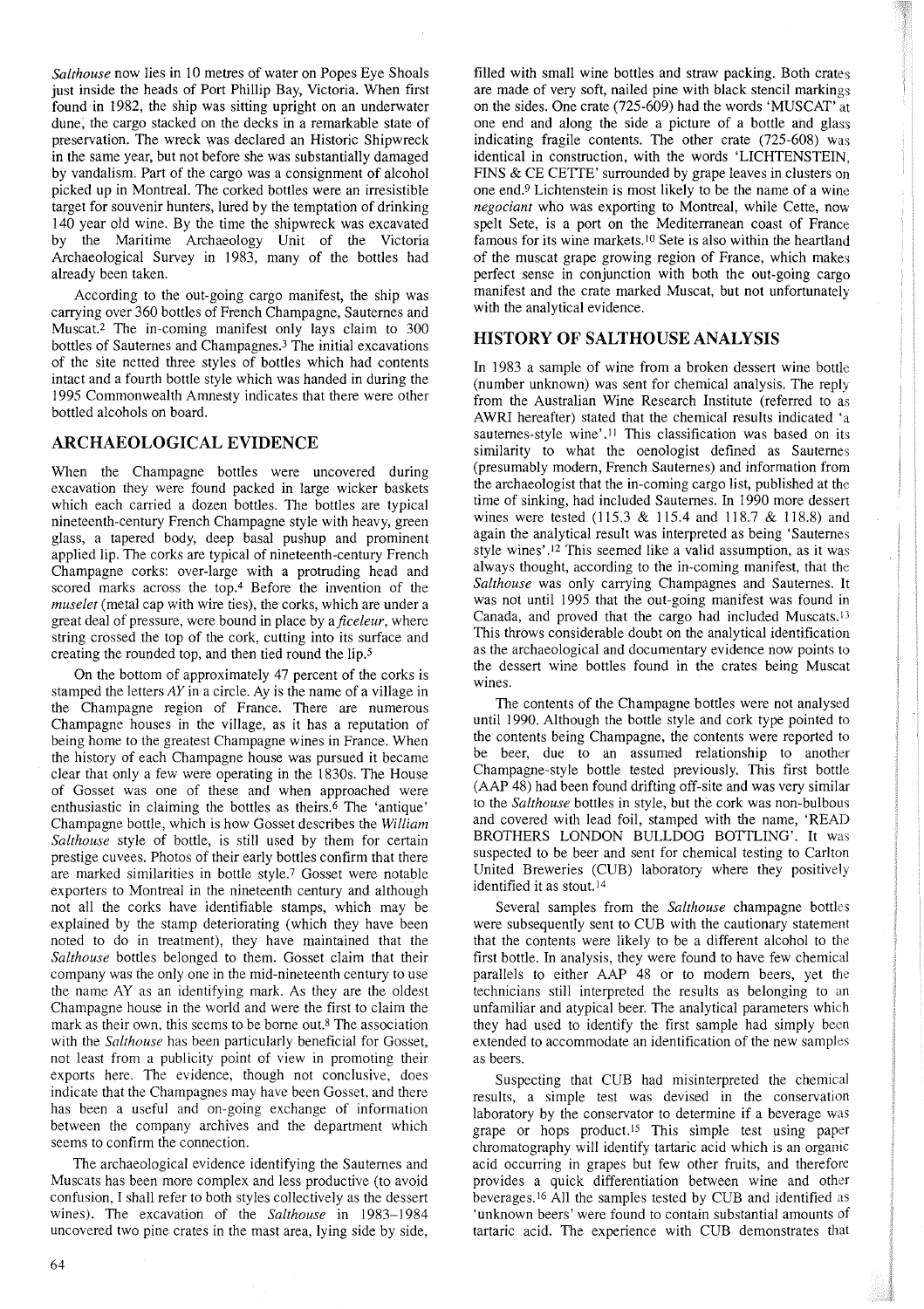when sending wine samples to an extemal laboratory, the laboratory must be chosen carefully for its ability to conduct tests specific to wine, or be aware of more general tests to identify alcohol types. Choosing the right laboratory saves a great deal of money, time and misinterpretation.

Many of the simpler analytical tests carried out by external laboratories can be done in the conservation lab. Paper chromatography is one example of an effective in-house means of distinguishing wines from other beverages, or as a means of directing more specific questions to the analytical laboratory. If one already knows that a bottle contains wine or beer, analysis can be directed toward determining style or nature of the beverage, resulting in more specific and useful information; for example, determining between a dessert and table wine or fortified and liqueur wines.

### SENSORY ANALYSIS

As outlined in the introduction, it was decided that if we were to continue to describe and categorise the wines using the stylistic terms of the wine industry, then we would have to find a means of understanding the *Salthouse* wines in relation to those terms. It was pointed out by the oenologists who were to conduct the chemical analysis, that in any normal testing procedure, both forms of analysis would be employed. In order to classify a substance which is described and given meaning by its sensory characteristics, such as red, white, sweet, dry, and so on, and because many of the defining, stylistic characters of wine are only recognisable through the sensory analysis of wine, it was decided that we would undertake a tasting of the wines by professional tasters.

Sensory analysis, when conducted by professional, experienced tasters, provides a description of wine which greatly enhances our ability to impart some of the original meaning onto the artefact. It increases the potential of the wines for display, educative and interpretive uses by providing a description which has a direct relationship to the artefact. Ethanol, glucose and organic acid levels mean very little even to wine buffs, but to be able to say that it 'tastes like a very mature, rich and liqueur-sweet wine', is understandable to most anyone who has drunk wine. The techniques employed by the tasters involve finding comparative sensations with which to describe the effect of the wine on their senses. We can therefore relate to those terms and gain a cumulative understanding of what the wine is like. Using the notes, descriptions and assessments of the tasters, archaeologists can find new and value-added means of interpreting wines as material culture, by reinstating the artefact with some of its original meaning and value. Sensory analysis can provide a qualitative description of the wines and in conjunction with chemical analysis, can assist to identify, document and describe the wine styles. An added benefit, which was not originally considered in the project, was that the tasting notes, in conjunction with the chemical description of the wines, can be readily assessed by other tasters and oenologists. Comparison with published tasting notes for unspoilt wines of similar age to the *Salthouse* wines has given valuable information about rates of deterioration and effect of salt, as well as clues to identification and original quality.

The tasting of 150 year old archaeological wine excavated from shipwrecks was too romantic and too novel for it to go unnoticed by the public and the media. The response to the tasting was quite overwhelming and the department had to conduct two separate tastings to cope with the amount of interest in the event. As a means of publicising and promoting an interest in maritime heritage which goes beyond boats and diving, it was hugely successful in drawing attention from people who would never normally consider maritime archaeology as anything other than inaccessible shipwreck sites.

There were two tastings, overseen by the author and Peter Leske, from the Australian Wine Research Institute. The tasters were chosen for their expertise combined with a willingness to undertake an unusual tasting exercise: Dr. Tony Jordan is an oenologist and director of Domaine Chandon; Richard Geoffroy is the principal 'mixer' of Moet et Chandon in France; James Halliday is a wine maker, professional taster and wine writer; and Robert Geddes is a Master of Wine from Rosemount wines. The tasters were instructed to conform to tasting standards as much as possible, while we had taken the unusual step in tastings of encouraging discussion. The first tasting was held in conjunction with the opening of the Museum of Victoria's exhibition, 'A Sip in Time; Being the History of Wine in Victoria'. The second tasting was conducted after the first, in a closed room over several hours. All the tasters' discussions were videotaped and a great deal of valuable information about comparative wines, bottle styles and even corks was offered by the tasters.

At each tasting six bottles - Champagne, dessert wine and one of the table wines - were chosen from the collection of approximately 100, and opened on the spot. They were chosen mainly for their firmness of cork and ullage levels which we hoped would indicate a less diluted wine. The contents were decanted into three containers and labelled immediately. One container went to the tasters, another put aside for chemical testing, and the remainder placed into permanent storage bottles. The corks were removed intact and placed into tap water. The tasters were given tasting forms designed especially for the salty wines, which asked them to describe and rate the effect of salt on the wine, as well as the usual assessments of colour, nose and taste. They were given as much information about the wines as possible, so that they would not be tasting blind. They were encouraged to discuss and argue about the wines and think about their origins. The tasters' discussions and notes, provided us with information on the level of salt which can be tolerated in a wine, descriptions of the present state of the wine, and valuable clues for identifying styles. Although not all archaeological wines can be tasted due to excessive salt and micro-biological spoilage, a tasting exercise, used in conjunction with chemical analysis, can provide a valuable qualitative as well as quantitative description of the wines.

# INTERPRETATION OF CHEMICAL ANALYSIS

Chemical analysis is the normal means by which archaeological wines are identified and described. Samples are sent away to the testing laboratory and in my experience, the resulting report is often left unquestioned and unexamined for its relevance to archaeology. Wine science is a highly specialised field and as non-specialists, archaeologists and conservators are reliant on the oenologist to interpret the chemical results for us. Levels of organic acid, sugars and ethanol are not self-explanatory and require the expertise of the oenologist to provide interpretation, meaning and make judgements. The answers that we receive are partially determined by the questions which we ask of the oenologist, the information given and the type of analysis requested. It is very important, therefore, that we understand the process of oenological interpretation so that we may be more critical, that we structure the analysis to answer archaeological questions, and that we come to an understanding of the efficacy of chemical analysis to provide wine identification.

The AWRI's identification in 1983 and 1994 of the dessert wine bottles as Sauternes, rested on the recognition of chemical characteristics in the *Salthouse* wines which were similar to modem Sauternes. The AWRI scientists had been asked to identify the contents of the bottles and had been told that documents indicated Sauternes, while the stamps on the crates in which they were found indicated Muscat. The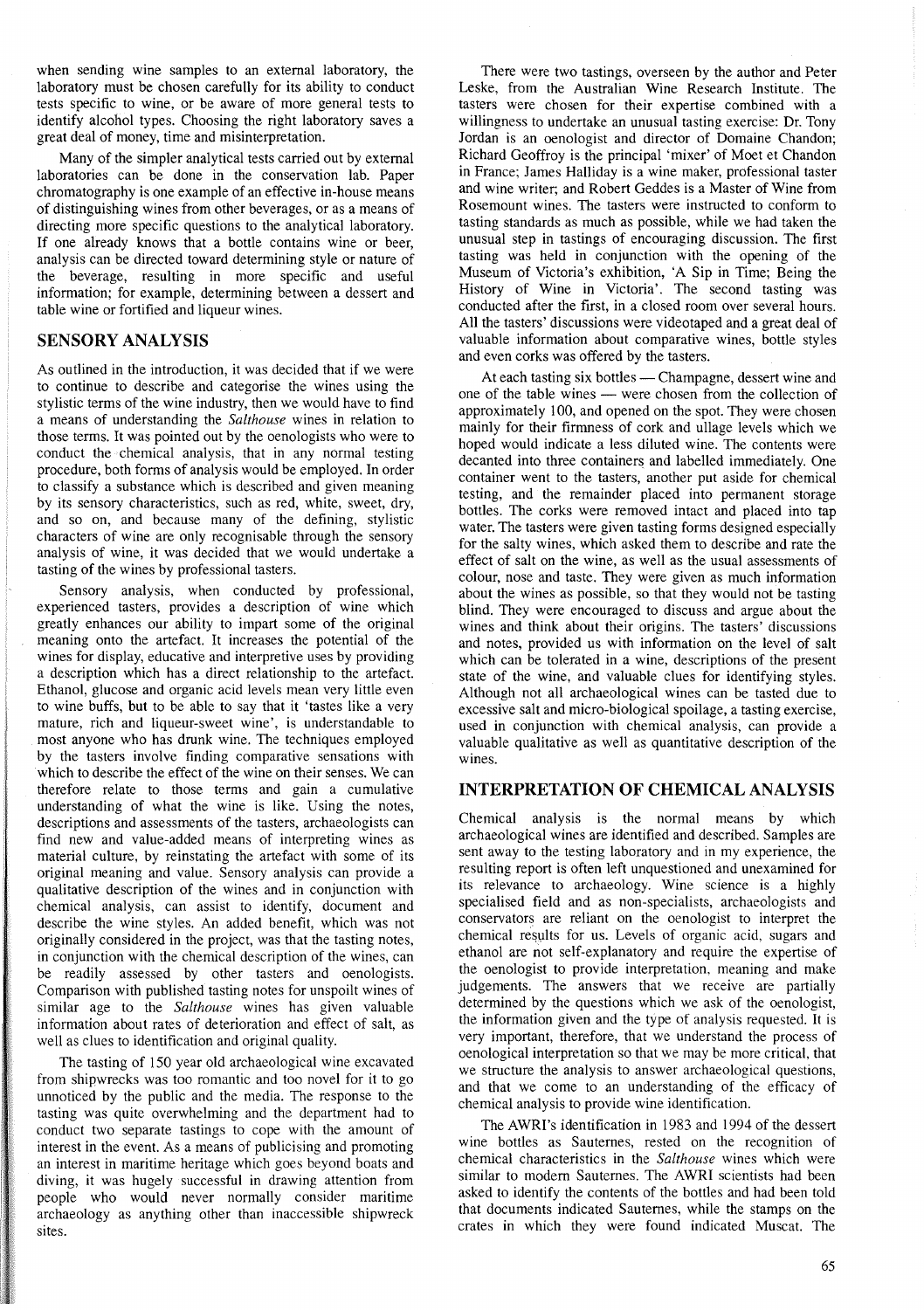assumption was that the crates had been reused or wrongly stamped or that the wines were mixed up (highly unlikely given the disparate value of French Sauternes and Muscats during this period).

New information from Mark Staniforth's research in Montreal has cast doubt on the identification of the dessert wines as Sauternes.<sup>17</sup> Mark's research in Montreal has shown that there were three varieties of wine listed on the out-going ship's manifest: Sauternes, Champagne and Muscat. The combination of this new cargo manifest and some lingering doubts raised by the tasters that the wines were Sauternes, resulted in a re-examination of the interpretive methods employed by the wine scientists. Oenological interpretation of chemical analysis applies only to a prescribed set of circumstances, that is, to modem wine styles. The levels of acids, sugars and ethanol are compared to recognised analytical parameters which are based on known wine styles. With archaeological wines, these parameters become radically altered and in some cases, unrecognisable. Comparing the archaeological wine results to modem styles can therefore only be used as a rough guide and only in conjunction with historical, archaeological and tasting evidence.

In order to substantiate or disprove the AWRI interpretation, it was necessary to determine what the analytical parameters were which had led to their conclusions. When approached with the evidence indicating the presence of Muscat in the ship's cargo and the possibility was raised that the dessert wines might be Muscat, the oenologists maintained that their identification of the wines as Sauternes still held. In comparing the *Salthouse* results to modem wines, the Institute were drawing on the analytical parameters familiar to them, in twentieth-century Australia. This included modem Muscats which are fortified, aromatic wines with high alcohol and sugar levels, outside the range found in the *Salthouse* results. Historical research into wine styles in nineteenth-century France was undertaken, to determine if this was a valid comparison and if style had indeed remained unchanged. It was discovered that Muscat was traditionally an unfortified style, quite different to today, due to a vinification technique called *passerillage* which created high sugar levels and did not require the addition of spirits.<sup>18</sup> This means, therefore, that if Muscat was not fortified, it would have a chemical composition very similar to both modem Sauternes and the tested *Salthouse* dessert wines. The AWRI interpretation then, can no longer be accepted without substantial reservations.

This is not to say that the AWRI produced flawed results. It is a problem of the interpretive process, which is fully recognised by the AWRI, in their analytical reports. Archaeological wine is an unknown quantity; the effects of salt water on the chemistry of wine have not been documented and there is practically no published chemical data of any style of wine of this age, due to the greater value of a sensory analysis in the marketplace. It is the number of unknown factors rather than the raw analytical data, the process of interpretation and the use to which those results are put, which creates problems with chemical analysis. Chemical identification of the dessert wines was based on an untested assumption: that both Muscat and Sauternes had remained unchanged as a style for 150 years, which in this case, was wrong. Until a reference of analytical profiles from archaeological wines can be compiled, the comparison to modem wines is the only interpretive method available to oenologists. The more wines that are analysed the greater the possibilities will be for more archaeologically relevant interpretations of both chemical and tasting results. The interpretation of chemical analyses then, must be examined critically in conjunction with sensory analysis, historical and archaeological evidence before conclusions about identity can be drawn.

#### CONSERVATION19

Archaeological wine conservation in Australia tends to concentrate on a holistic approach, which aims for preservation of the artefact as it was when found. The theory behind this aim is preservation of artefact integrity, a key tenet of conservation and archaeological principles. Maintaining artefact integrity, however, assumes that analysis and interpretation of the artefact can be satisfactorily made using an intact bottle, cork and contents. With the *Salthouse* bottles this was not the case as the cork and contents contained more research potential than the intact artefact. Artefact treatment decisions involving three such disparate materials needs to take into account the research potential of each part and these considerations should pre-determine the treatment. This is dependent on either the archaeologist communicating their research needs to the conservator, before they commence treatment, or the conservator being aware of the special requirements of archaeological wine analysis.

All composite artefacts pose treatment problems but wine bottles are even more difficult due to the combination of cork and wine. Cork is notoriously difficult to treat, and none of the techniques attempted either in Australia or overseas has proven to be successful. Wine is fragile, complex and also very susceptible to chemical taint which adds to the difficulties of devising in-situ treatments. In-situ treatments of cork, whether using PEG, epoxy or another similar consolidant, aim to obtain an airtight seal in the bottle, to prevent the wine deteriorating and leaking. This type of treatment can defeat the purpose of conservation by contaminating and compromising the purity of the wine as an archaeological sample.

An alternative method is to cover the cork to retain moisture in the cork and therefore the effectiveness of the cork to prevent air ingress. Covering corks with a wax or parafilm barrier is not effective in the long-term for preventing oxidation of the wine.20 Parafilm does not provide a barrier to air, and requires the application of an extra layer of an impermeable plastic such as *cryovac* laminated plastic to prevent any oxygen reaching the wine. This technique of *cryovac* over parafilm is now being trialed by Heritage Victoria's conservation laboratory.

The most effective way to retain sample purity is to remove the wine that is needed for analysis, at the first treatment stage. Most chemical analyses only require *20-50* mls of wine, while a sensory analysis requires 20-30 mls. If the wine bottles are to be used for display and interpretation, the samples could be removed prior to a permanent seal being applied to the cork. The 100 or so *Salthouse* bottles which were decanted during this project, could no longer be stored or preserved effectively as intact artefacts, without destruction of the valuable contents and corks. As there is no fail-safe method of preserving wines intact, decanting wine bottles is at this stage probably the only means of ensuring that some archaeological value is preserved. It is common practice in the treatment of intact bottles from overseas shipwrecks, to decant as soon as possible after raising. <sup>21</sup> In order to carry out desalination of the interior of the bottle, desalinate and consolidate the cork and note any identifying marks, and sample the wine for analysis and preserve it from oxidation, decanting at this stage is the only effective means of conservation (decanting methods can become quite complex, and so will not be covered in this article).

# **FUTURE** ANALYSIS

Not all wine bottles can or need to be decanted, nor do all wines need analysis for the purposes of identification. However conservators and archaeologists ought to seriously consider decanting a sample of the wine at an early stage, to ensure that if analysis is needed in the future, it will be in a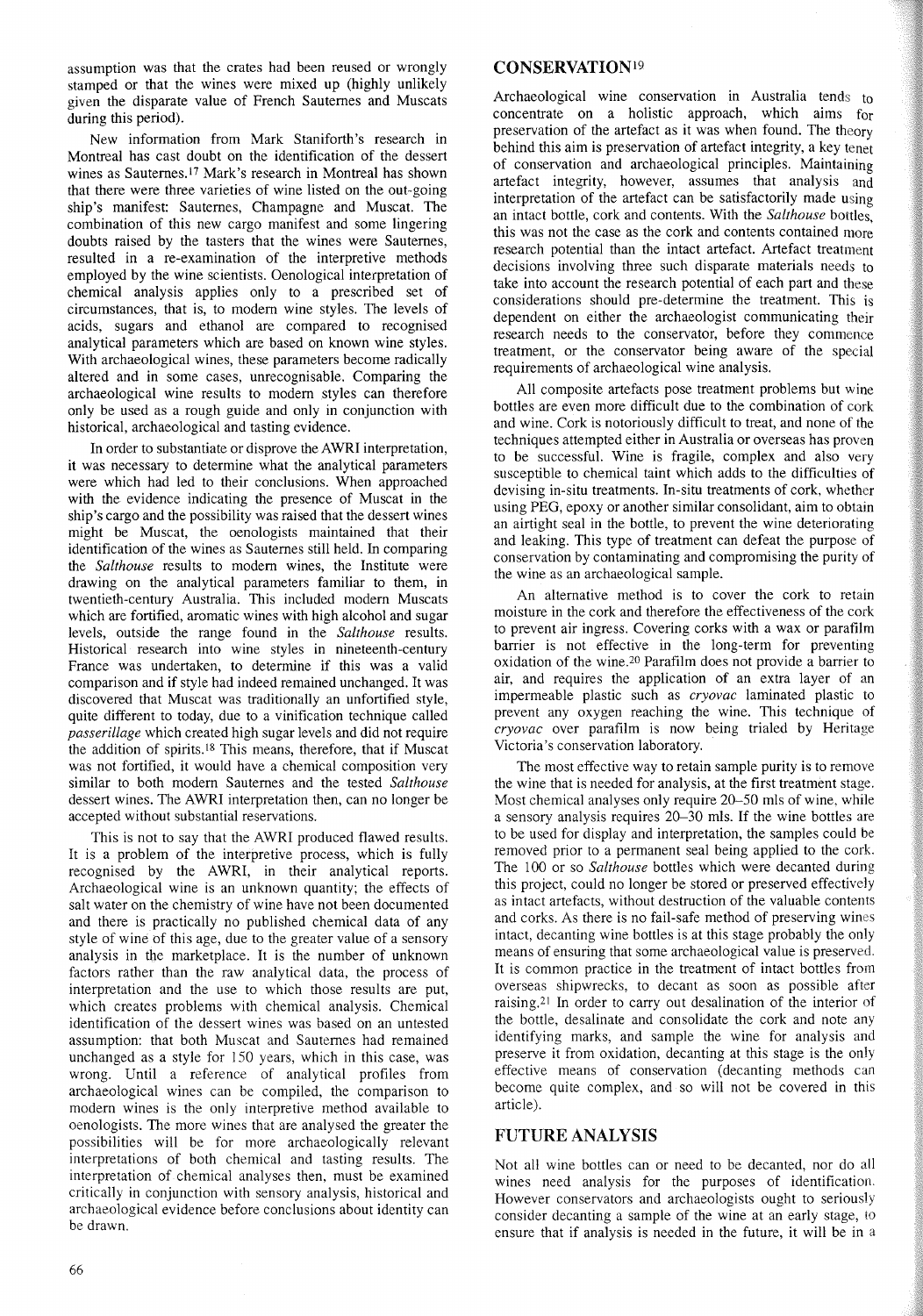good state. Although archaeological wine analysis is still imperfect and in its infancy, it has an enormous potential. At the present time the wine sample can only be analysed for its chemical composition. In the future, we may be able to track the origins of the wine through its chemical make-up. The wine industry in France are developing techniques for fingerprinting wines. A database of regional soil types will match the soils to the wine, identifying the origin of the grapes. Other databases being developed include DNA profiles of grape varieties and databases of carbon and hydrogen ratios used to indicate soil profiles. We do not know if any of these techniques will work with archaeological wines, but it puts a very strong case for us retaining our samples, in the best possible condition, for future analysis.

# **RECOVERY**

Recovery of bottled alcohols and foodstuffs from shipwrecks requires planning and preparation in advance. Raising wines to the surface has the same effect as with most other artefacts once the delicate state of equilibrium that they have reached under the water is disturbed, deterioration is rapid. Bottled alcohols can be ruined before they even reach the surface. Champagne and beer bottles have been known to burst their corks when they are raised, while in other bottles the cork can be drawn into the contents, letting in sea-water and then air. Precautions must be taken to ensure that once the bottles are disturbed that their fabric and contents can be recovered intact.

The obvious solution is to seal the bottles while they are insitu, with a fabric which will hold the cork in place and prevent air and water ingress. One such recovery method has been tested by the Maritime Heritage Unit of Heritage Victoria, while recovering Champagne bottles from the *City of Lonsdale* shipwreck. The divers were asked to test a prototype *in situ* sealing system made from latex. A pliable latex sheath, which is water and air tight and made in the conservation laboratory, was pulled over the cork and neck of the bottles and held in place with plastic cable ties. Latex as a material is easy to work with, cheap to make and easily manipulated in cold water. It has a life span of approximately one month in daylight and so can provide conservators and archaeologists with valuable time in which to make treatment and analysis decisions, before worrying about deterioration of the wine. As a material, it is however an unknown quantity in contact with the cork, wine and glass as it contains minute quantities of ammonia. More research into its chemical properties is required.

#### **CONCLUSION**

The conclusions reached in this project have less to do with 'answers', 'scientific facts' and 'truths' than formulating new methods and attitudes to archaeological wine analysis and finding new means of interpretation of wines as archaeological artefacts. This new attitude attempts to incorporate and reinvest the essence or original meaning of the artefact into the archaeological interpretation. In order to achieve this valueadded interpretation, sensory analysis was utilised as a technique of analysis. Many people, in the conservation and archaeological profession, when hearing about this project, have been heard to misuse the term 'subjective' in levelling criticisms at sensory analysis as a technique of investigation, as if the interpretation of a set of figures was not. Even more implausibly, the word 'unscientific' is used as a description of sensory analysis, as if science was the only validating critique and field of enquiry when dealing with archaeological artefacts. In this project, it was found that sensory analysis in conjunction with chemical analysis provided thorough description and in some cases, identification of the *Salthouse* wines and that in using both techniques, we were able to provide the public and ourselves with a meaningful interpretation of archaeological wines. We found that the normal methods of recovery and

conservation were harmful to the artefact and that they had to be modified in order to preserve archaeological value. The methods outlined, for conservation, recovery and analysis of archaeological wines, were all formulated with the guiding motive of enabling a more effective means of interpreting wines as archaeological artefacts.

# ACKNOWLEDGMENTS

For invaluable help, advice and hours of discussion provided by Peter Leske and Nick Bruer of the Australian Wine Research Institute. To the tasters James Halliday, Tony Jordan, Rob Geddes and Richard Geoffroy for performing above the call of duty. Greg Luke, Mark Staniforth and staff at Heritage Victoria for all your help and patience.

# **NOTES**

- Morgan 1990; Morgan & Baron 1991.
- *2 Montreal Gazette,* June 18, 1841, p.3.
- 3 Staniforth & Vickery 1984.
- 4 Vizetelly 1882: 156-7.
- 5 Vizetelly 1882: 165.
- 6 Personal communication, 1994, 1995, with Beatrice Cointreau, Managing Director of Gosset. Conservation Laboratory Wine files, Heritage Victoria.
- 7 Wine files, see note 7.
- 8 See Wine files. Notes pertaining to Champagne House markings and history of the family Gosset.
- 9 The markings on the crates are now very faint, and can not be read clearly. When first recovered they were also hard to decipher and for this reason, I suspect that the word FINS is actually, VINS or FILS which makes more sense in the French.
- 10 Berry 1992.
- 11 Dr. T. H. Lee, Australian Wine Research Institute, 23 December 1983. Correspondence file, Heritage Victoria, Department of Planning and Development.
- 12 Bruer 1990.
- *13 Montreal Gazette,* 1841. I am indebted to Mark Staniforth for all information regarding the out-going manifests.
- 14 Dunne 1990.
- 15 Baron & Morgan 1991.
- 16 Amerine & Ough 1980: 60-66.
- 17 Personal communication, Mark Staniforth 1995.
- 18 Berry 1992: 103.
- 19 For a more detailed description of the conservation treatments and the chemical analysis, please see forthcoming article by the author, in the Australian Institute for Conservation of Cultural Material BuIletin, 1996.
- 20 Technique of sealing corks with double layer of parafilm, attached with electrical tape, suggested to me by Ian Godfrey.
- 21 Personal correspondence, conservation laboratories of shipwrecks - *Vasa, Kronan, Steamboat Arabia, The Amsterdam* and *Marie Therese.* Conservation Laboratory Wine files, Heritage Victoria.